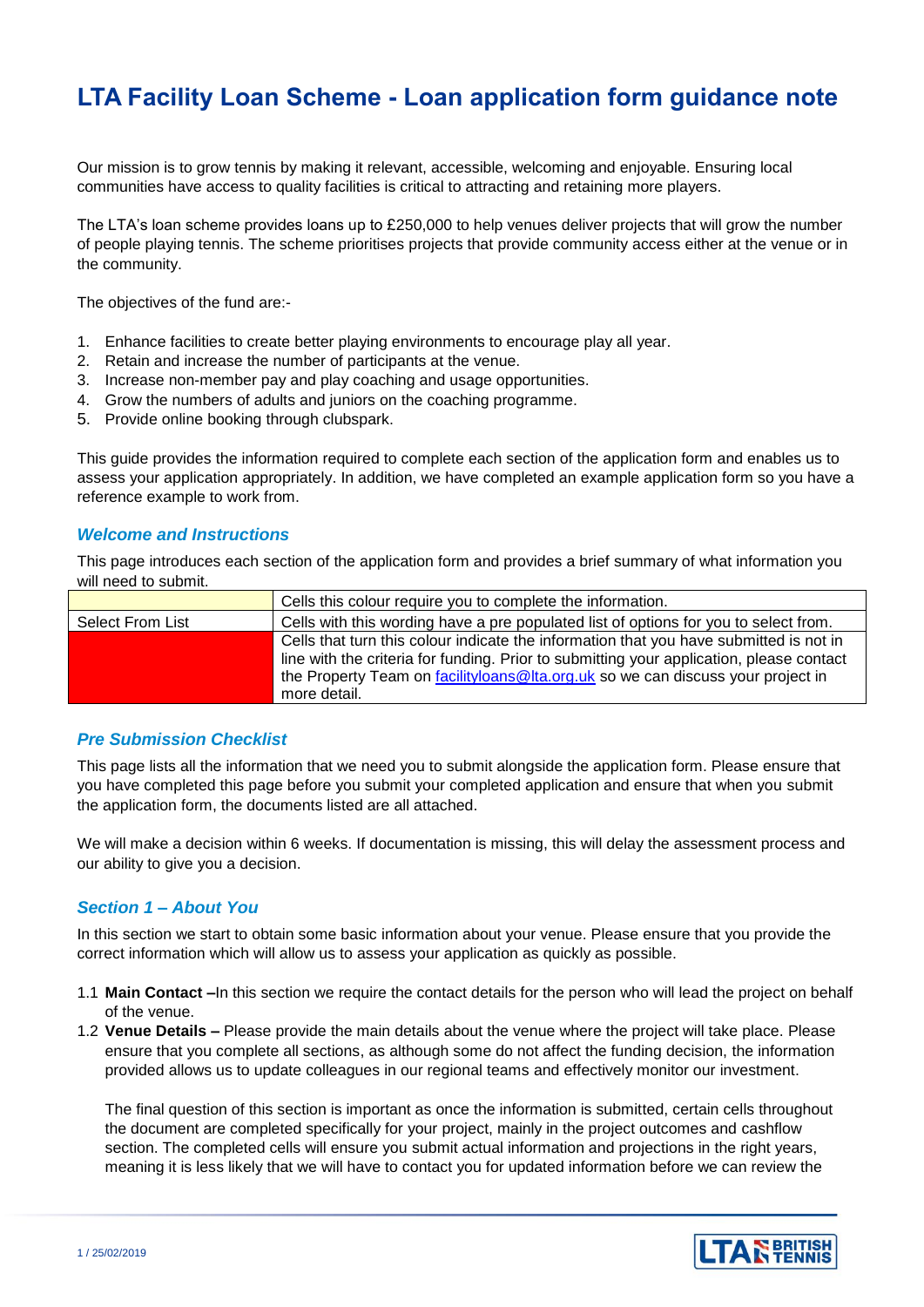application.

### 1.3 **Venue Information**

 *LTA registered venue* – To receive funding from the LTA, your venue needs to be registered either at the time of application or once the project is complete. This requirement is also stated in the award terms and conditions. This helps you by ensuring that your venue continues to be a safe and welcoming environment for current and prospective players, and also allows you to experience the many benefits that registering with the LTA brings. If you are already a registered venue, select yes and then enter your registration number in Cell B27. The registration number consists of a series of letters and numbers i.e. SUR999.

If you are not a registered venue please contact the British Tennis Services team on 020 8487 7000. A member of the team will be able to help you with your registration and answer any other questions you may have. Alternatively, this information is available here - [www.lta.org.uk/workforce-venues/tennis-venue](http://www.lta.org.uk/workforce-venues/tennis-venue-support/venue-registration/)[support/venue-registration/](http://www.lta.org.uk/workforce-venues/tennis-venue-support/venue-registration/)

- **Type of venue -** Please let us know whether your venue is a club, park/community venue or school.
- *Security of tenure -* Please select one of the options from the drop down list. **Freehold** – you hold permanent and absolute tenure of the land/property that the venue is located. **Leasehold** – you lease the land where the club is located on a fixed term basis from the landlord. If your tenure is leasehold, please select the number of years left remaining on the lease in Cell B30 and give the name of the freeholder in Cell B31.

If your venue doesn't have a freehold or leasehold, please contact us to discuss before developing your project.

The final part of this section is to tell us what the land registry number is for your venue. This can usually be found on your freehold or leasehold documents.

- *Venue legal status -* In this section we request details of your venues legal status to ensure that your venue is appropriately set up to allow you to be able to legally borrow the funds you are requesting from us. You will need to select from one of the options on the list, if none of the options are specific to your venue, please provide details of your constitution in Cell C33. If you have a constitution that allows you to borrow money, please ensure that you select yes in Cell B34. If your venue does not have a constitution, this will need to be created before you can make an application to our facility loan scheme. Visit [here](https://www.lta.org.uk/globalassets/venue/resources/management/tennis-club-constitution-guide.pdf?_t_id=1B2M2Y8AsgTpgAmY7PhCfg%3d%3d&_t_q=constitution+&_t_tags=language%3aen%2csiteid%3af3862a05-6b76-4b3c-9179-c99ae142b858&_t_ip=31.221.112.46%3a51553&_t_hit.id=Lta_Models_Media_Pdf/_c9fdcc86-365b-4e53-826f-b664bb566801&_t_hit.pos=1) for more information.
- *VAT Registration -* This section will tell us whether or not your venue is VAT registered and whether your venue can reclaim VAT against the capital project. Once completed, this cell will auto complete other cells in the application form that remove VAT from project costs etc.

More detail on VAT registration and the ability to reclaim VAT against a capital project can be found [here.](https://www.lta.org.uk/globalassets/venue/support-your-venue/documents/lta-taxation-guide.pdf?_t_id=1B2M2Y8AsgTpgAmY7PhCfg%3d%3d&_t_q=VAT&_t_tags=language%3aen%2csiteid%3af3862a05-6b76-4b3c-9179-c99ae142b858&_t_ip=31.221.112.46%3a51611&_t_hit.id=Lta_Models_Media_Pdf/_c2273305-f07a-4271-9adf-d3ec49ab6a6d&_t_hit.pos=1)

 *Insurance -* To protect you as a venue we require you to have the appropriate level of buildings and contents insurance in place, to ensure that the venue is suitably covered against any unexpected events that may occur. As a guide, this insurance should cover all the facilities to the correct level of construction.

#### 1.4 **Facilities**

This section is designed to allow you to tell us what facilities will be available at your venue if the project goes ahead. We have pre populated the document so that once you enter your facility information the sinking fund requirements for your venue are calculated. The total sinking fund required will then be transferred to the cashflow forecast when you get to that stage of the application.

The facilities listed are the ones we include within the sinking funds calculations. We appreciate that your venue may have grass courts, clubhouses, indoor structures etc. If you do, please give a brief summary of your facilities in Cell B49. If we feel the sinking fund allocation needs to be increased, we will have this conversation with you when the application is submitted.

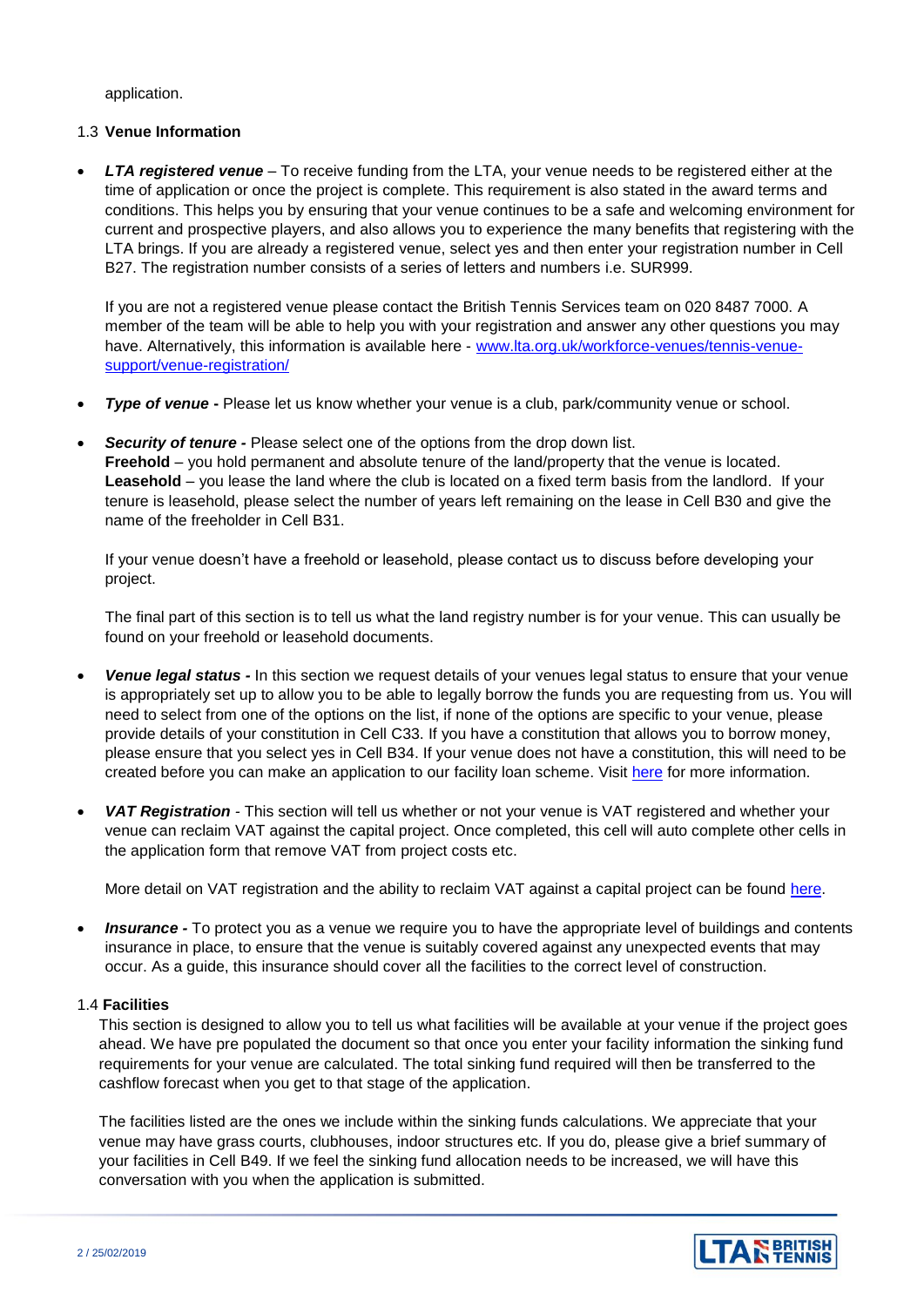We also require all your facilities to be accessible to all, including disabled people. If there are any areas of your venue that you feel are inaccessible to all, please give details of these areas in Cell B50. More information and advice on how to ensure your venue is accessible can be found [here.](https://www.lta.org.uk/globalassets/venue/disabled-access-guidelines-2017.pdf?_t_id=1B2M2Y8AsgTpgAmY7PhCfg%3d%3d&_t_q=accessibility&_t_tags=language%3aen%2csiteid%3af3862a05-6b76-4b3c-9179-c99ae142b858&_t_ip=31.221.112.46%3a51688&_t_hit.id=Lta_Models_Media_Pdf/_4b477cdf-d4b7-40ee-a2df-b425633d4eea&_t_hit.pos=2)

#### 1.5 **Coaching**

A good coaching programme has the ability to attract new players of all ages and abilities to the venue, retain existing participants and provide an income stream. Having the right relationship with your coach is key to ensuring that each party mutually benefits from the coaching operation that is in place at the venue, and that both parties are protected if for one reason or another if the agreement doesn't go to plan.

In Cell B53 we are looking for you to give a brief explanation of how the coaching operation is managed at your venue. Some points for you to consider are:-

- Is there a contract between your venue and the coaching team?
- Are the coaches employed?
- Do the coaches pay for the right to coach at your venue?
- Are coaches paid a retainer?
- Who keeps the income generated through the coaching programme?

We would recommend that there is a formal contract in place between you and your coaches, to protect both parties at all times. If you have a formal coaching contract with your coach, please select yes in Cell B54 and ensure that you attach a copy of this contract when you submit your application.

It is not a mandatory item for you to have a contract, however as stated previously we strongly recommend that you have a contract in place, and we may request this as a condition of our funding if approved. More information and template contracts can be found [here.](https://www.lta.org.uk/workforce-venues/tennis-venue-support/develop-your-tennis-venue/resources/)

#### 1.6 **Current borrowing**

In this table we are seeking to understand what liabilities the club currently has and when these liabilities will end. This will help us to ensure that any outstanding borrowings that you have are correctly integrated into the cashflow forecast later in the application form. Please complete the table for all your current liabilities telling us how much is outstanding and when the balance of the repayments will be fully paid off.

For any investment over £100,000 the LTA will take security on our investment into your venue. So that we can ensure that adequate security can be provided if needed, please inform us in cell B66 if there are any existing charges on your freehold/leasehold. We will need to know who the charge is with and when it can be removed. We will also need to know what level of security you will be able to offer in the event of the LTA approving your application for an award that exceeds £100,000.

# *Section 2 – The Project*

This section is where you start to tell us about the project you are looking to complete, the funding that you have obtained for the project and the funding you require from us in order to be able to complete the project.

#### **2.1 Please give a brief description of the project.**

In this section we are looking for you to tell us what your project will provide. We expect you to tell us the type of project you will complete e.g., the number of new or upgraded courts, how many courts you plan to light and any other relevant information that is available.

#### **2.2 Why is the project needed**?

Here we are looking for you to tell us the main reasons as to why you are looking to complete the project. Any evidence that you have from local insight or information on court utilisation rates should be used here to help justify the need for the project. The more justification you can provide here and through the business plan, the better.

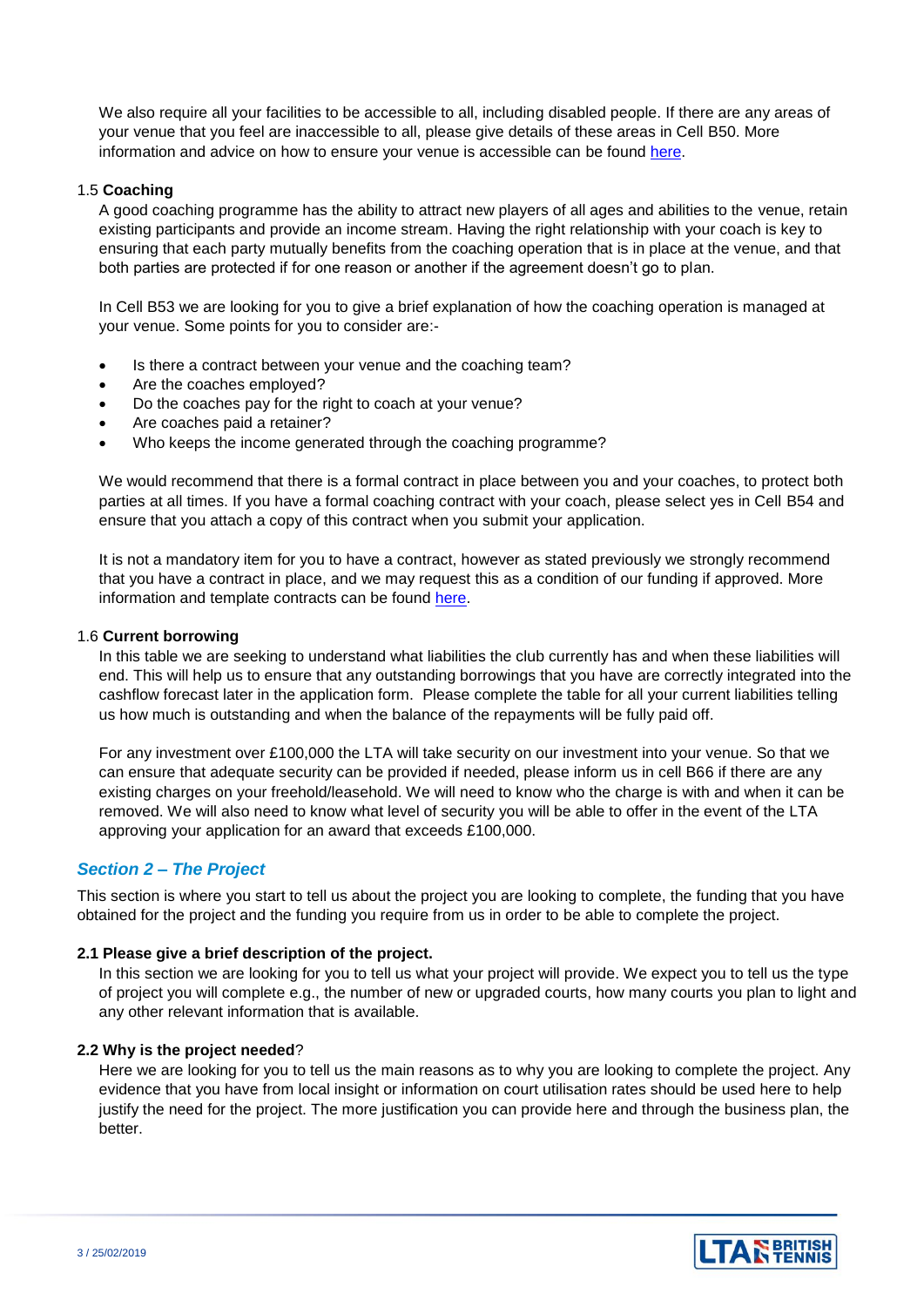### **2.3 How will the project grow participation?**

The LTA's mission is to grow participation by making tennis more relevant, accessible, welcoming and enjoyable. Please tell us how this project will support you to grow participation at your venue, new opportunities that will be created and inform us of the impact on participation if the project doesn't take place.

### **2.4 Project Costs**

Here we are looking for you to break down your specific project and start to identify how much each element of the project will cost. Please complete all the information in the table within section 2.4, including a brief description of the element of the works and the tendered cost that you have received from your preferred contractors.

Once we have a completed application, we will look to give you a decision within 6 weeks. In order to allow us to do this we want you to be in a position to progress as quickly as possible should funding be approved, this means tendered costs need to be in place before you make your application to us. If you have not received tendered cost and need to start this process, we have produced some additional guidance on [technical](https://www.lta.org.uk/workforce-venues/tennis-venue-support/tennis-facility-funding-and-advice/club-sinking-fund-calculator/)  [standards](https://www.lta.org.uk/workforce-venues/tennis-venue-support/tennis-facility-funding-and-advice/club-sinking-fund-calculator/) and prospective contractors you can approach to complete the works. You can find this advice [here.](https://sapca.org.uk/)

Once you start to enter information, the allocation for fees, contingencies and VAT will calculate automatically. These calculations are based on the LTA recommended levels and should be left in. If we feel the nature of your project does not require such high allowances for fees and contingencies, we can then have a discussion to determine whether there is the potential to reduce some of the allocations. Please note, the LTA is unlikely to award more funding to your project if the project cost subsequently increases and insufficient funds are available as a result of the allowances being reduced.

The final element of the cost plan is the cost of the technical services visit. If the LTA has organised a technical services visit at your venue, the cost of this visit needs to be included here. After our initial assessment we may decide that a technical support is required from one of our consultants. If this is the case we will discuss this with you and any costs associated will be included in the project cost before we make a final decision on your application.

Once the Technical Services fee has been inputted, your total project cost will be calculated for you. This should be the final project cost that you use now and later in the cashflow. After our initial assessment we will then discuss with you whether the total project cost can be changed.

### 2.5 **Project Development.**

### *1. LTA Technical Services*

The LTA works with a number of consultants who can help you develop your project scope and tender documents to ensure the project meets [LTA minimum technical standards.](https://www.lta.org.uk/workforce-venues/tennis-venue-support/tennis-facility-funding-and-advice/club-sinking-fund-calculator/) Consultant costs can be included in the overall project cost. To request a visit contact [facilityloans@lta.org.uk](mailto:facilityloans@lta.org.uk)*.* 3 tendered costs and a tender report must be included with your application.

# *2. Applicant Funding*

As the LTA is seeking to be a shortfall funder for all projects, we would like you to have made applications to partner funding organisations as well as using your reserves before you submit an application to the LTA. In Cell B41 we would like to you tell us how much funding you have successfully obtained to date before telling us who has provided this funding in cell B42. Once your application is ready to submit, we will need you to ensure that you provide evidence that this funding is confirmed when you send us the application form and other associated documents. In addition to partnership funding you may also be funding part of the project from club funds. Please enter this number into cell B43.

In Cell B44 we would like you to reference any unsuccessful partnership funding applications that you have made. Again evidence that these funding requests have been turned down will be required when you submit your application to us.

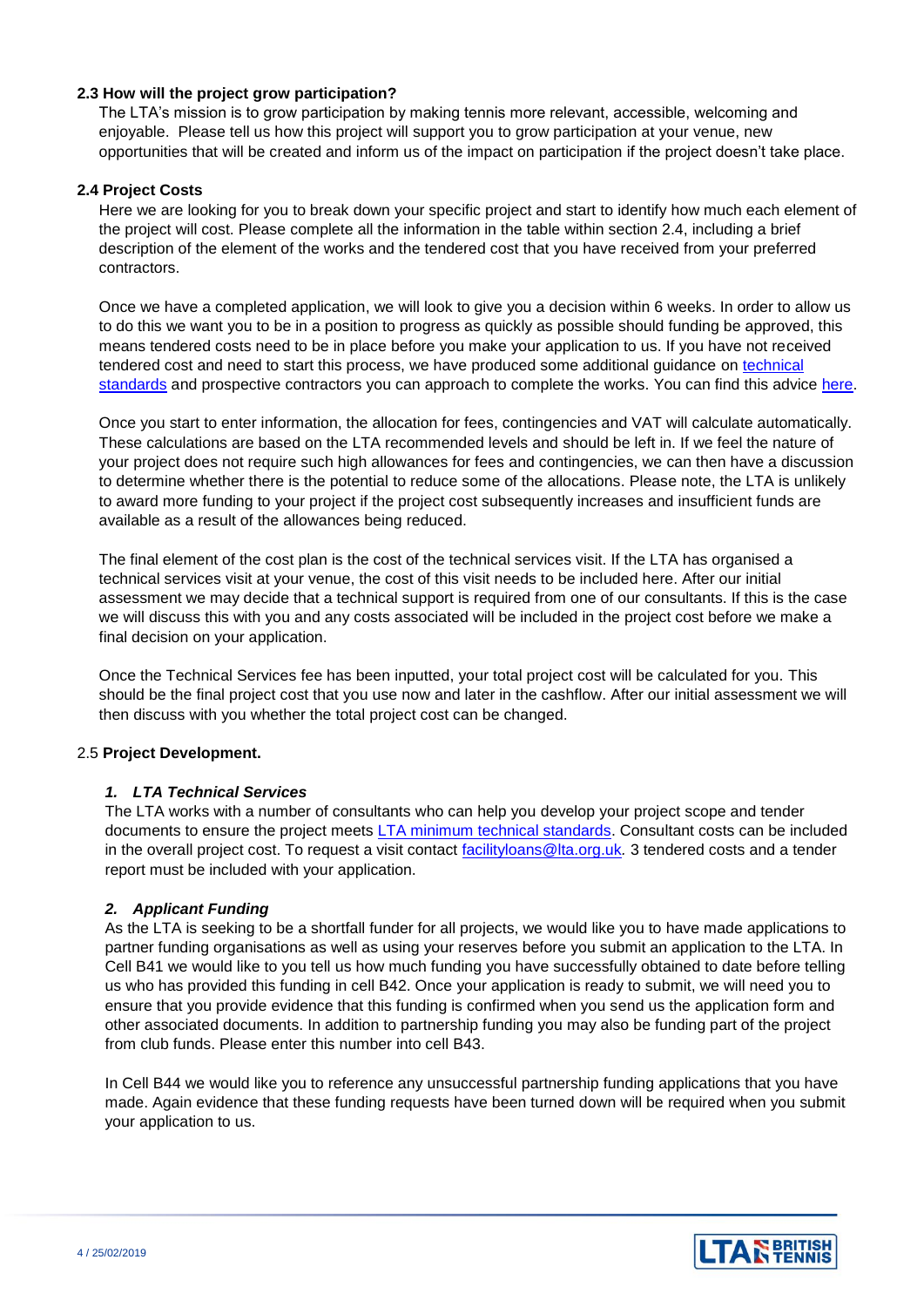If you have not submitted any funding applications to date, we would like this to be done before you make an application to us. The LTA provides a free grant finder tool on behalf of its partner organisations, this tool can be found [here.](https://www.idoxopen4community.co.uk/lta/) 

### *3. Loan Funding*

The next two parts of section 2.5 (project development) involve you telling us exactly how much funding you wish to apply for from the LTA and the length of your repayment term.

The next cell looks at how long you wish the loan repayment window to be. Our maximum loan window is ten years, however if you can afford to repay the loan over a shorter period we will expect you to do so. If when we assess your project we feel that the loan can be repaid over a shorter window, this is something that we may insist on as a condition of award.

### *4. Other information*

- **Start and end dates -** In these cells we are looking for you to submit outline start and completion dates for your project. These will help us to manage internal cashflows and set up our internal monitoring on the basis of when your project is due to complete.
- **Planning Permission -** Once we receive a completed application from you we will look to make a decision within 6 weeks. In order to meet this timeframe we need you to have planning permission approved for your project if it is required.
- If you have received planning approval you will need to submit a copy of the approval when you submit your application for funding. If your application is for floodlights, we will also need a copy of the data pack/lighting design that was used to obtain planning permission so that we can ensure it aligns with our minimum lighting levels. So that we can find your application online if required please provide us with the reference number given to you by your Local Authority planning department.

# *Section 3 – Income Projections*

### **3A. Tennis Member Income/Growth**

In this section we start to get an insight into the potential growth that your project will yield. To start with you will answer two questions around VAT, which in doing so will calculate your VAT contributions (if required) for you later in the application form. You will then see that there are a number of tables for which you need to complete information. These tables include information on your current and projected membership fees and your current and projected membership levels.

The box for membership fees requires you to enter your current membership fees for each category that you have. We then ask you to project what your membership fees will be for the next five years. In some cases venues will have this information mapped out in their business plan, in other cases these figures may be unknown. All that we ask is that you complete this box to the best of your ability and as conservatively as possible so that we can start to get an understanding of how your key income stream will look like over the next five years.

We think that we have covered the main membership categories, however if your club has other membership categories that are not listed, there are spaces available for you to add your own bespoke categories.

Once you have projected the membership fees, you should project how many members your venue will have across each of the different categories over the next five years. Again there is a year of actuals to start you off, followed by five years' worth of projections. We expect you to have the membership growth calculated more accurately and we should be able to see a positive correlation between the figures listed in the table and what's included in your business plan. The business plan should show us clearly **how** you have landed on the figures including how you will attract new participants through marketing and new tennis opportunities.

Once you have completed both the boxes, you will see that the third box in this section automatically completes to show the income that you will generate from your respective charges and membership levels. Your inputs also automatically carry through to the cashflow section of the application form, meaning you do not have to re-enter

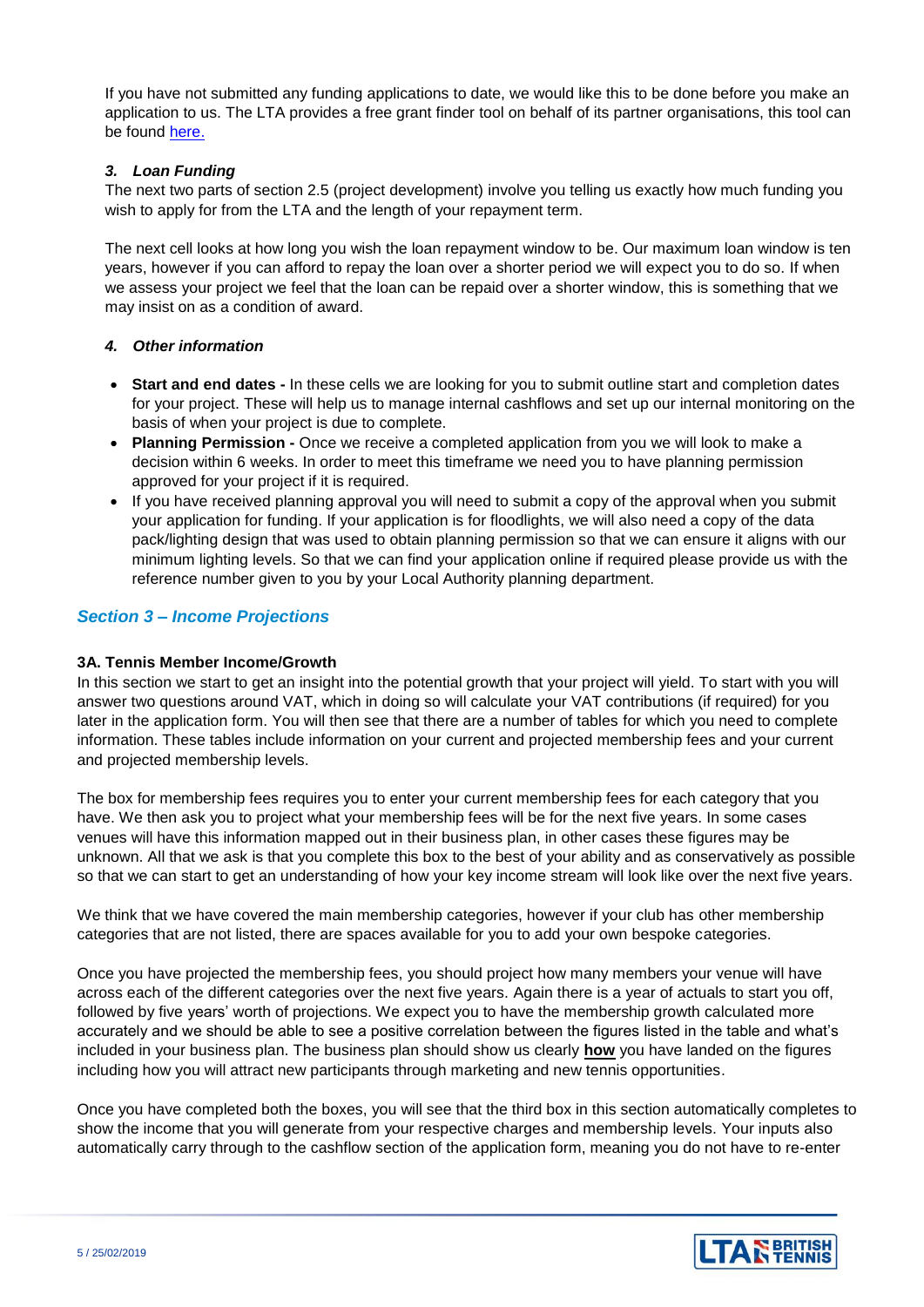this information when you get to this stage. You will however need to re-enter the actual levels for two years as detailed in the cashflow section.

You will notice that within this section, there are no lines to represent the income that you may generate through charging your members for the right to use floodlights at the club. If you club does charge an additional fee for floodlight use, then we would like you to detail this section within the pay and play tab.

#### **3B. Other Member Income**

This tab is identical to the tennis member income tab, albeit the information that we want you to submit is for other types of memberships that your venue offers. This may be a gym membership, a membership for another sport such as squash or cricket, or non-playing memberships such as a social or bar membership.

Again please enter the costs of your various membership types followed by the projected number of members for this section in the second box. The final box will again automatically calculate for you and the workings will be carried forward to the cashflow section.

### *N.B. If your venue does not have any other membership types than tennis memberships, you do not have to complete this section.*

### **3C. Pay and Play Income**

The LTA's vision is "Tennis Opened Up" which will grow participation by making tennis more relevant, accessible, welcoming and enjoyable. In order to do this we are keen to work with venues who are willing to open their doors and provide non-members with access to their facilities, with a view to converting them to membership. This could be non-member access to the coaching programme for adults and juniors or the ability for non-members to book courts when they aren't being used by members.

As mentioned previously, if you charge your members additional fees for using floodlights, we would expect this information to be detailed in section 3C. Once you have decided on how you will run your pay and play offer, please complete the tables to work out what your pay and play income will be.

When completing the projections for sections 3a to 3c, please bear in mind the following points:-

- We want you to be ambitious in your attempts to grow membership and participation at your venue.
- We also want you to be realistic in what you can achieve and what you might charge.
- We don't want venues to promise the earth by projecting significant membership growth and then be unable to deliver.
- We should be able to see a clear set of workings for how you have landed on your membership growth targets in the business plan that accompanies this application form. We will want to see information on marketing, promotion, programmes etc, all of which will have a positive impact on your ability to grow membership and participation at your venue.
- You will be asked to submit a brief explanation of your projections in the following section.

# *Section 4 – Project Outcomes*

This section pulls together then information that you submitted on in the member income sections to create one project outcomes table. This table is important as it will be used in the funding contract as a way of monitoring your progress in growing participation should funding be approved for your project. The initial questions on this section about the systems you have in place to manage your venue effectively providing a good level of customer service will also help us to ensure that you have the right tools in place to effectively monitor your progress once your project is delivered.

The section ends by asking you to give a brief description of how you have calculated the projections you expect to achieve over the next five years, as well as giving us a brief insight into some of the campaigns, marketing drives that you might roll out to help you attract new players to the club. Again, a fuller description of what you envisage happening and how you will make this happen should be provided within the business plan.

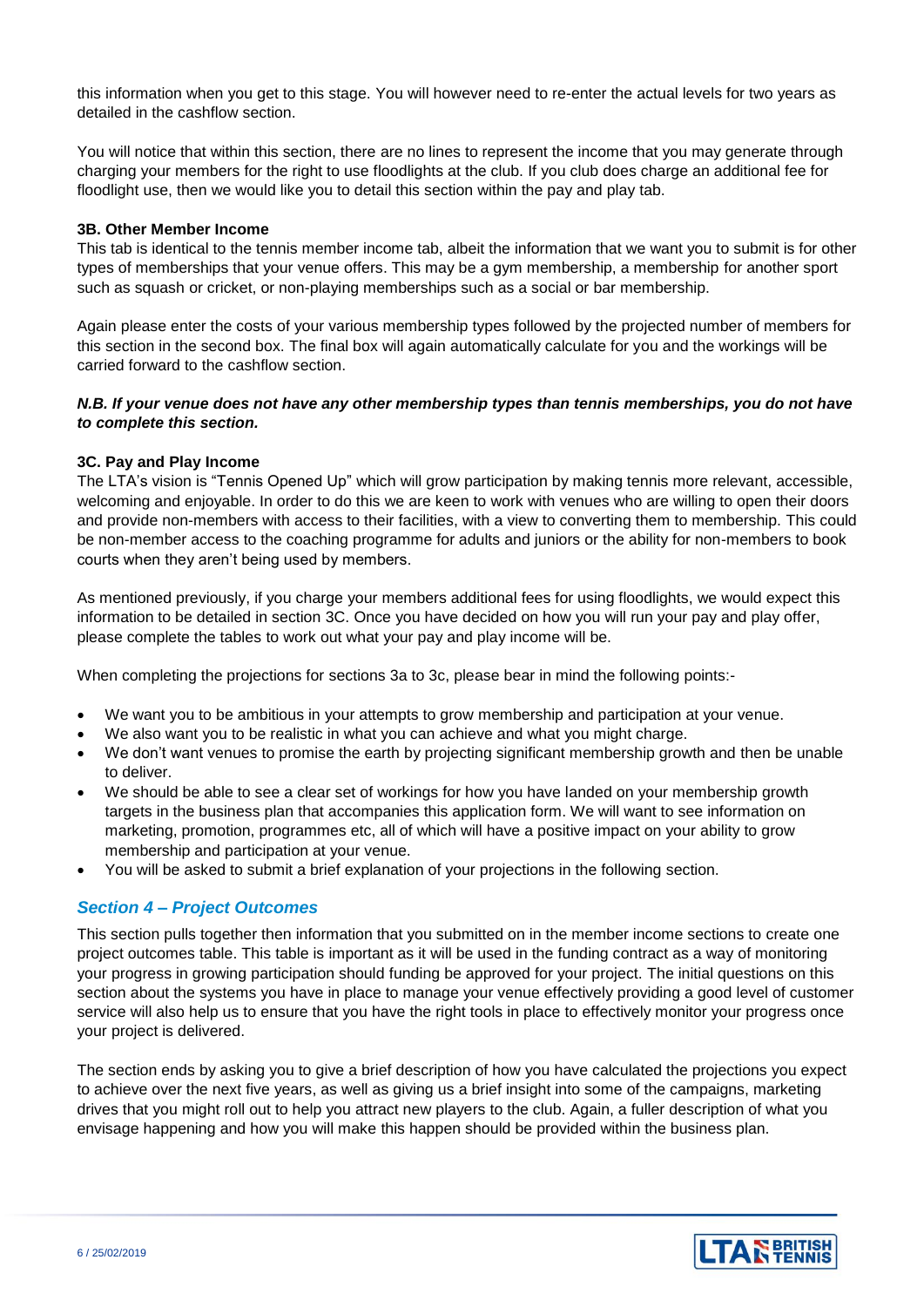### **Section 5 – Cashflow Forecast**

This section is designed to allow you to show us how financially viable your project is and demonstrate to us that your project is sustainable. You will need to demonstrate that you can afford to cover the loan and sinking fund requirements associated with the project you are looking to complete, whilst still having funds available to cover normal club expenditure. The cashflow forecast is split into 8 sections and we will give you a summary of what we need you to do in each of these sections. For your benefit, we have also completed a mock application form which is available alongside the accounts that were used to complete the cashflow. These documents can be found [here.](https://www.lta.org.uk/workforce-venues/tennis-venue-support/tennis-facility-funding-and-advice/club-sinking-fund-calculator/) Please refer back to these documents as they will help to show you what figures need to go where, whilst also showing you how certain figures have been calculated.

You will see that after the cashflow tab, there is a tab named "Cashflow Checks" prior to submitting your application to us, you need to ensure that all the tabs in this section are green as this then confirms that the cashflow has been completed correctly.

#### **Income and Expenditure (sections 5.1 & 5.2 of cashflow)**

In this section, we ask you to tell us your income and expenditure levels of the previous two years and then provide projections for a minimum of five years after project completion. If you can complete projections for the full period this would be appreciated and will save us having to come back to you if additional projections are required, if the project year needs to be moved.

You will see that some of the income lines have been projected automatically for you based on the information that you submitted in tabs 3A, 3B and 3C. These cells are locked so if you need to change the figures within the cells you will have to revert back to the previous tabs and re-enter the information. Most of the lines have been pre populated for you based on common areas of income and expenditure that we see on most applications. If you need to add more lines there are some spaces at the foot of each section for you to add additional information, alternatively you are able to edit the titles of cells that you don't use to ensure you can cover all the income and expenditure items you have.

On the expenditure section, please ensure that the depreciation line is completed and is not changed as the information within this line is needed in other sections within the cashflow forecast. If you do not take into account depreciation please simply enter 0 into the respective cells.

If you have received grants or donations for projects, we would ask that you include these costs in section 5.4 of the cashflow as it will make it easier for us to track the fluctuations on your income and expenditure when we start to assess the project.

When completing your income and expenditure projections, we want you to be ambitious but realistic. If when assessing the projections we feel that the projections are too optimistic, it may be that we ask you to re-submit the projections as this is the only section of the form that we can't edit for you.

### **Working Capital Movements (section 5.3 of cashflow)**

This is potentially one of the trickier sections in the cashflow and one where we tend to see the most mistakes on submitted projects. This section is designed to factor in any debtors, creditors or stocks that you have which are effectively non-cash items.

You will see in the headers for each line, some of the words are in brackets and some aren't. These give you an indication of how the figures need to be entered. For example "(increase)/decrease in debtors". If your debtors are £2,024 in 2017 and £3,044 in 2018, this is an increase of £1,000 so the entry into the respective cell should be (£1,000).

The titles give you the information that should be included in your calculations i.e. debtors and prepayments. It is important that when you get to creditors and accruals that you do exclude the loans from this calculation. Any loan repayments should be included in section **5.4** of the cashflow even if they are not connected to an LTA project.

### **Project and Club/Facility Financing (section 5.4 of cashflow)**

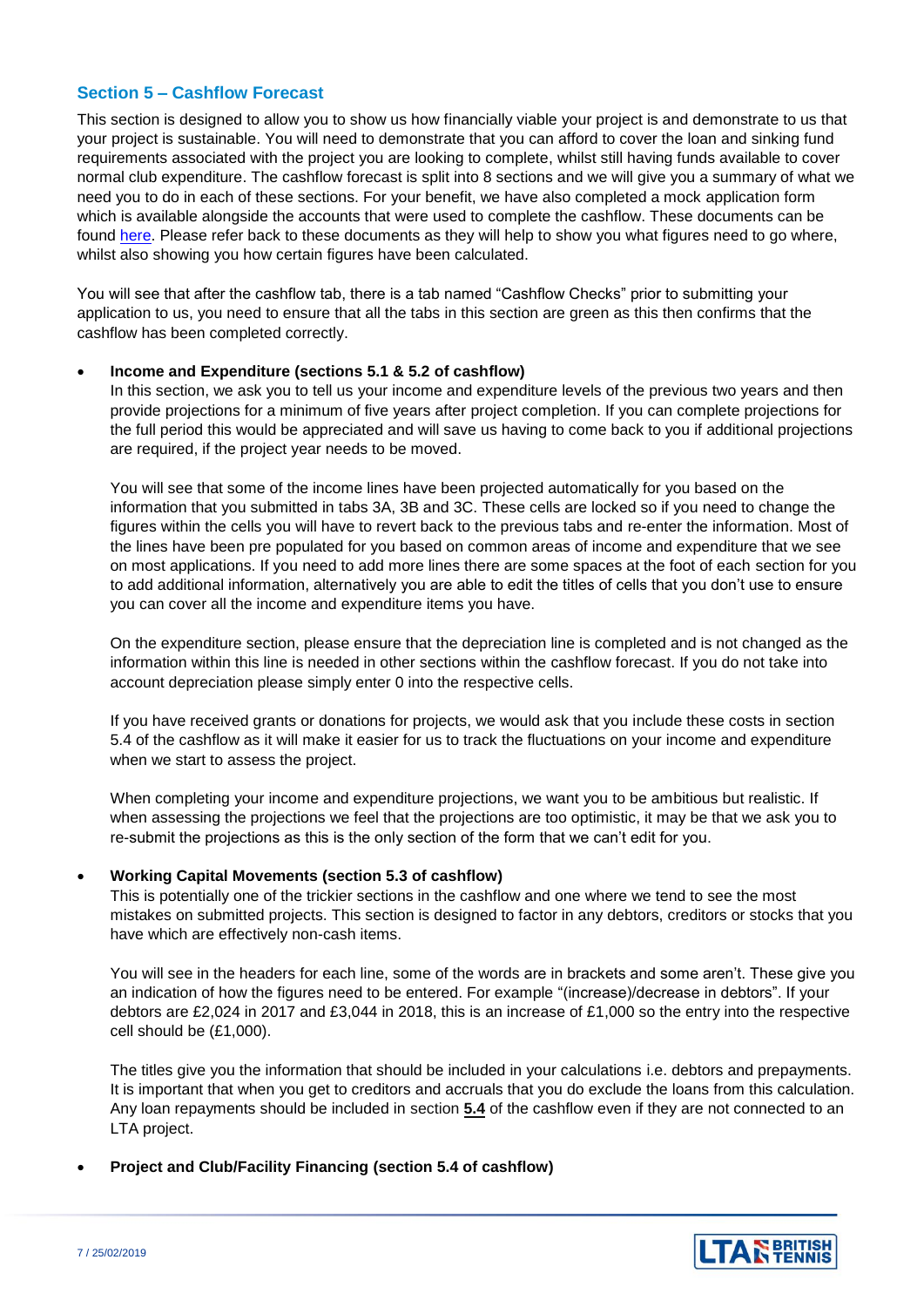In this section you will detail how the project will be financed and what associated costs will be required after the project has been delivered e.g. loan repayments. The first line to complete is the receipt of the LTA loan; this is the amount of funding you are requesting from us. This figure needs to be inputted as a positive figure. You then move on to working out the loan repayments that will be connected to any award that we make to your venue. The standard repayment terms for the loans are interest free over ten years, the repayment line needs to reflect this (i.e. loan amount divided by 10). If you are opting to repay your loan back over a smaller repayment period then please adjust your loan repayment schedule accordingly.

As detailed in the funding guide the LTA is a shortfall funder in any project and we are looking for venues to have exhausted all other funding avenues before they make an application to the LTA. If you have been successful in securing partnership funding towards your project, this funding needs to be listed in section 5.4. We would like you to reference the funder and the amount that they have contributed towards the project. If you have no other sources of funding, the remaining lines of this section do not need to be completed, however we will expect you to show evidence that other funding has been applied for.

You will notice that there is no line in this section for club funds, the reason for this is the funding that you will allocate directly from club funds will be calculated when you enter the total project cost in section 5.5.

| 5.4 Project and Club Financing          |          |          |          |            |           |            |            |           |
|-----------------------------------------|----------|----------|----------|------------|-----------|------------|------------|-----------|
|                                         | 2017     | 2018     | 2019     | 2020       | 2021      | 2022       | 2023       | 2024      |
| Receipt of LTA Loan                     | £39,600  |          | £84,000  |            |           |            |            |           |
| (LTA loan repayments)                   |          |          |          | (E8,400)   | (E8,400)  | (E8,400)   | (E8,400)   | (E8,400)  |
| <b>London Marathon Charitable Trust</b> |          |          | £45,000  |            |           |            |            |           |
| <b>Receipt of LTA Grant</b>             | £31,505  | £20,227  |          |            |           |            |            |           |
| Old LTA Loan 1                          | (E1,000) | (E1,000) | (E500)   |            |           |            |            |           |
| Old LTA Loan 2                          |          | (E1,980) | (E3,960) | (E3,960)   | (E3,960)  | (E3,960)   | (E3,960)   | (E3,960)  |
| Total Project and Club Financing        | £70.105  | £17,247  | £124.540 | (E12, 360) | (£12,360) | (E12, 360) | (E12, 360) | (E12,360) |

An example of the completed project financing section is provided below.

# **Capital Expenditure and Projects (section 5.5 of cashflow)**

In this section you need to give us the details of the capital projects that you are looking to complete in the cashflow period. The most important figure that needs to be inputted is the cost of the project that you are making the funding application for, as this will then calculate how much cash needs to be deduced from your cash balances to make up your element of the partnership funding. Given this is expenditure this figure needs to be inserted as a negative.

The other part of this section refers to other asset purchases. If you are completing other capital projects within the projection period we need you to input these into the cashflow. We expect you to have provided details of this expenditure within the business plan, so there is no need to provide any detail of the projects within the cashflow forecast. Please note this is only capital projects and again the project cost needs to be inputted as a negative figure.

| 5.5 Capital Expenditure and Projects |           |          |           |   |  |          |  |
|--------------------------------------|-----------|----------|-----------|---|--|----------|--|
| <b>Application Project Cost</b>      |           |          | (168.295) |   |  |          |  |
| Other asset purchases                | (94.022)  | (18.348) |           |   |  | (60.000) |  |
| <b>Total capital expenditure</b>     | (94, 022) | (18.348) | (168.295) | - |  | (60.000) |  |

# **Tax (section 5.6 of cashflow)**

If you pay corporation tax to HMRC please enter the amount of tax you have paid in the past and expect to pay in the future. Note that for the majority of venues this section will not be relevant.

### **Cash (section 5.7 of cashflow)**

This section is critical to ensuring that the cashflow correctly balances with your venues accounts. Cell F89 is the only cell that needs to be completed in this section, however if this figure is entered incorrectly, the cashflow will not balance with the accounts. The figure you insert into cell F89 is cash balance brought